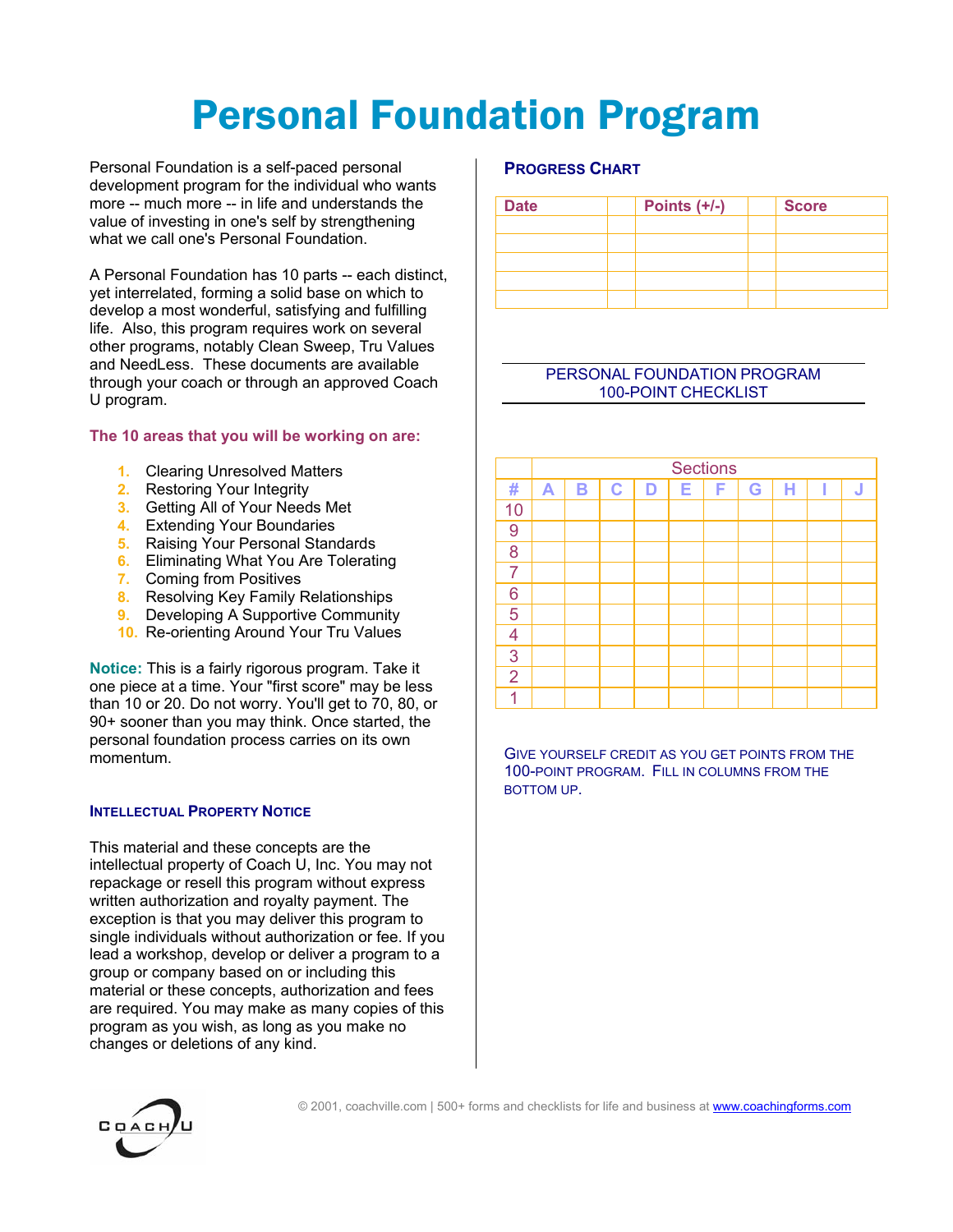### **A. CLEARING UNRESOLVED MATTERS**

Past Experiences - what we did, didn't do, should have done, did poorly or wrongly -- is always with us in some way. In this section, you get clear with the past, doing what you can, and letting go of the rest. You are not your past, yet may still be living as if you are.

#### *When clearing unresolved matters with the past, a person*

- Feels free of what they've done, yet responsible for it all
- Can be with themselves, as they are today. No compensating.
- $\bullet$  Is able to set their goals and reach them more easily

### *What happens when one isn't clear*

- Continues to repeat it in some new way.
- **EXECUTE:** Is reacting to life's Unresolved Matters, instead of flowing with it.

### **The 10 Steps To Clearing Unresolved Matters**

- Develop strong compassion for yourself: "Get" that we always do our best, even when we know we aren't.
- Come to see how staying unresolved with someone or something in your past gives you unhealthy energy.
- $\Box$  Come to recognize the 6 signs of being unresolved: Regret, Remorse, Shame, Anger, Denial, continuing Sadness.
- $\Box$  Make a list of at least 50 things you are have unresolved and start working down that list until it is at zero!
- $\Box$  Take the Clean Sweep Program and work it until above 95.
- $\Box$  Make a list of the 10 actions you took against others or lies you told; then communicate them fully.
- On your "clearing" conversations, expect nothing of the other person; it's about you clearing, not their response.
- $\square$  Start doing "the maximum in work" in your tasks, conversations, actions, so that nothing comes back to bite you for 5 years.
- $\Box$  With someone you really trust, share the 5 things about you that you feel worst about and/or are your biggest secrets.
- $\Box$  Make 5 changes to prevent Unresolved Matters from occurring.

#### **\_\_\_\_\_ Number of boxes checked (10 max)**

### **B. RESTORE INTEGRITY**

To be our best, we must be whole: that is, be responsible for our actions and inactions, respond fully to the lessons being offered to us, honor our bodies and our selves and respect the realities of the physical universe.

#### *When a person is "in integrity":*

- He/she experiences fewer problems.
- Consistent feelings of peace, health and emotional balance are present.
- He/she reacts to others very little.

#### *What happens when one is "out of integrity"?*

- Disturbances occur regularly.
- Others are blamed, criticized; one reacts a lot to others.

### **The 10 Steps To Restoring Integrity Wholeness**

- $\Box$  Make a list of the 10 ways you are currently not in integrity.
- $\Box$  Get to the source of each and every item; resolve all fully.
- $\Box$  Dedicate yourself to start living in integrity, as you see it.
- $\Box$  Let go of at least 10 shoulds, coulds, woulds, oughts, wills.
- Involve a coach or other strong, able person to help you.<br>In Start getting 50% more reserve than you feel you need.
- Start getting 50% more reserve than you feel you need.
- $\Box$  Get to 95+ on Addictions & Conditions program
- $\Box$  Stop hanging out with people who are not the best models.
- **Eliminate adrenaline and other unhealthy "rushes" in your** life.
- $\Box$  Let go of everything that you know is not good for you.

**\_\_\_\_\_ Number of boxes checked (10 max)** 

### **C. GET YOUR NEEDS MET**

We know we all need air, water, shelter, love, food -- These are our physical needs. But what about our Personal Needs? These are things we must have to be ourselves, but somehow have not been able to get "enough" of. Now, it is possible to do.

### *When a person is getting their needs fully met*

- **They have room and love for other people; no competing.**
- **Dramatic sense of self-confidence without arrogance.**
- **◆ Wants naturally decrease: No compulsions, musts.**

#### *What happens when one's needs are not met?*

- Much time is wasted trying to get needs partially met.
- ◆ One attracts needy people.

### **The 10 Steps To Getting Your Needs Met**

- $\Box$  Identify your top 4 Personal Needs using NeedLess Program.
- $\Box$  Ask 4 special people to each meet one need fully.
- $\Box$  Train, manage and coach them to do so until done right.
- $\Box$  "Get" that Personal Needs are fully satisfiable.



© 2001, coachville.com | 500+ forms and checklists for life and business at www.coachingforms.com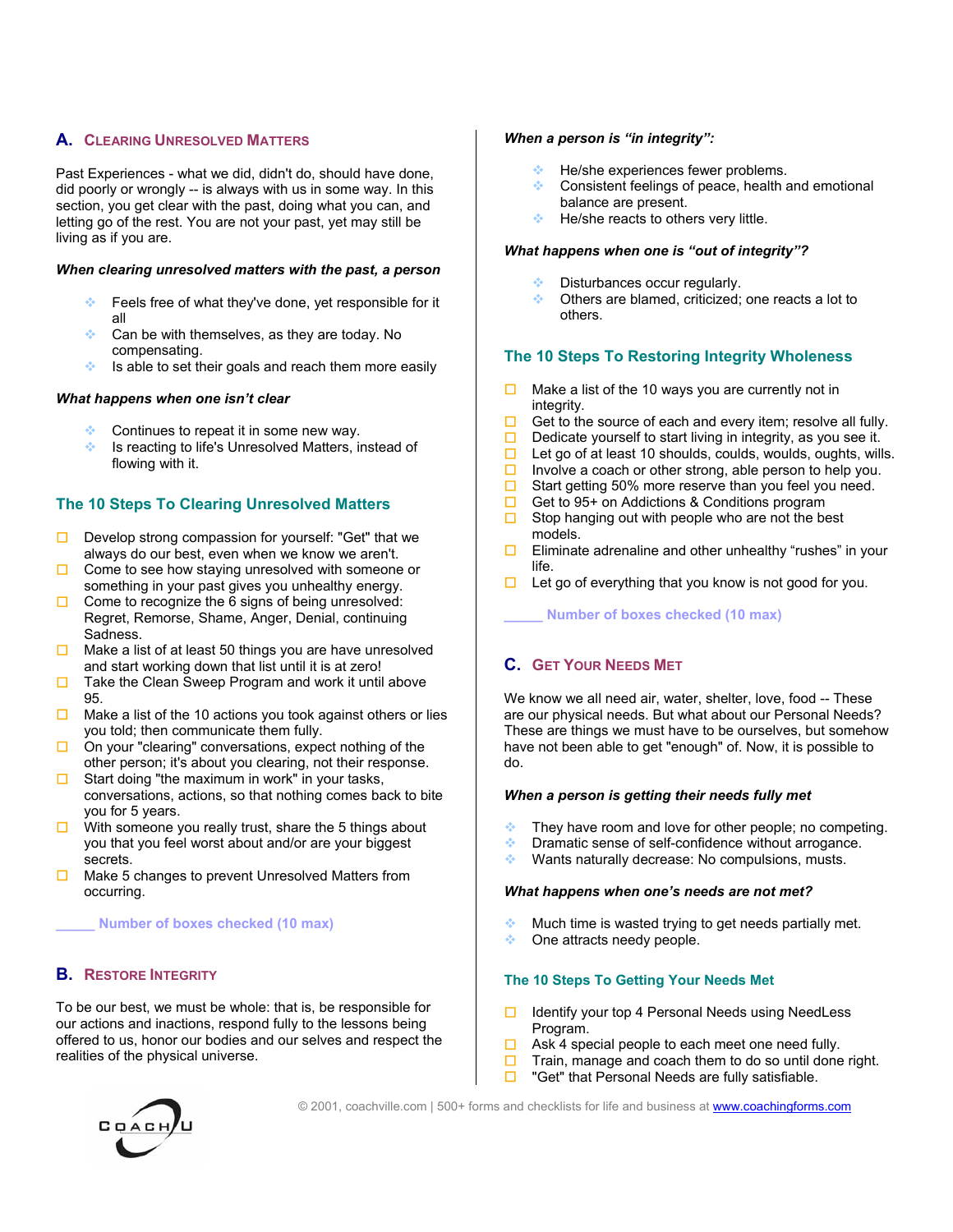- Set up a S.A.S.S. (see NeedLess) for each of your four needs.
- "Get" that people who love you will meet your needs.
- $\Box$  See the difference between neediness and needs satisfaction.
- $\Box$  When true, assert that your Personal Needs are met.
- Extend a Boundary that will help you satisfy two needs.
- $\Box$  Ask 3 friends to tell you what they see your needs to be.

**\_\_\_\_\_ Number of boxes checked (10 max)** 

### **D. EXTEND BOUNDARIES**

Boundaries are imaginary lines we establish around ourselves to protect our souls, hearts and minds from the unhealthy or damaging behavior of others. It is recommended to extend your boundaries at least two or three times beyond where they are.

#### *When a person has healthy boundaries*

- Fear diminishes significantly; trust is rarely an issue.
- **Willing, healthy family members & true friends respect** these.
- $\cdot$  They start growing more emotionally and developmentally.

#### *What happens when one's boundaries are weak?*

- They attract needy, disrespectful people into their lives.
- The waste much energy to keeping life going.

### **The 10 Steps To Having Extensive Boundaries**

- $\Box$  "Get" that you need to dramatically extend your boundaries.
- $\Box$  Be willing to educate others how to respect your new ones.
- Be relentless, yet not punitive, as you extend boundaries.
- $\Box$  Make a list of the 10 things that people may no longer do around you, do to you or say to you.
- $\Box$  Sit down with each person involved and share with them your process here; get an agreement to honoring you.
- $\Box$  Require that every single person in your life is always unconditionally constructive in every single comment to you: No more digs, make-funs, deprecating remarks, criticisms. No matter what or who or the situation!
- $\Box$  Have and use a 4-step plan of action whenever someone violates your boundaries: Inform them what they are doing, Implore they stop immediately, Require that they stop, Walk away without any snappy or get-even comments
- $\Box$  Make a list of 10 ways you are violating others' boundaries.
- $\Box$  Stop violating the boundaries on that list.
- $\Box$  Reward; congratulate those who are respecting boundaries.

#### **\_\_\_\_\_ Number of boxes checked (10 max)**

### **E. RAISE STANDARDS**

Personal Standards refer to the behavior and actions you are willing to hold yourself to. You'll find as you work on areas 1-4 of the Personal Foundation program that you'll much more easily expect (and enjoy) more of yourself and of your behavior.

#### *When a person has and honors high standards*

- $\bullet$  They feel very, very good about themselves, and others, too.
- $\cdot$  They become irresistibly attractive to high quality people.
- $\bullet$  They don't get near people/situations that cause problems.

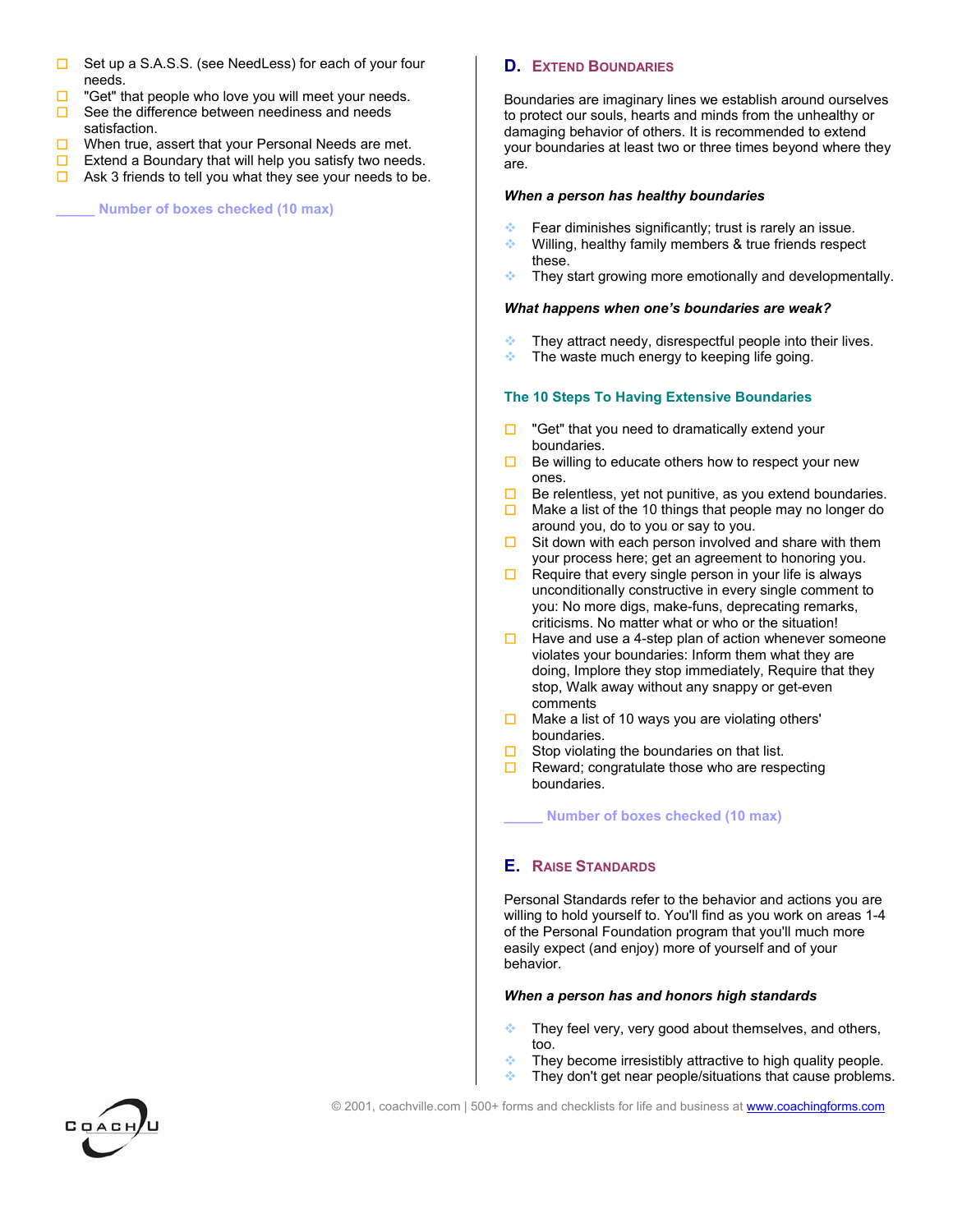#### *What happens when one's standards are too low*

- Continues to operate "below the line" emotionally.
- Self-esteem drops; self-worth is questioned.

### **The 10 Steps To Raising Personal Standards**

- $\Box$  Make a list of 10 people you admire: identify the qualities, natural behavior and how they handle tough situations and people. What standards could you raise that would have you be more like them, yet still fit you, today?
- $\Box$  Start being unconditionally constructive every single time you open your mouth, yet still say all you need to say.
- $\Box$  Stop gossiping, good or bad, about anyone.
- $\Box$  Let go of the standards you "should" have; make a list of the 10 standards you most want and are ready for today.
- "Get" that standards are a choice, not a requirement.
- $\Box$  Fully respond to everything that occurs in your "space"; assume you had something to do with it, but don't take the "blame." Just handle it and raise your standards so it doesn't happen again.
- $\Box$  Always: Put people and relationships ahead of results.
- $\Box$  Always: Put your integrity first, needs second, wants third.
- $\Box$  "Get" that others are right, and so are you.
- $\Box$  Always: Maintain a reserve of time, money, love, wellness.

**\_\_\_\_\_ Number of boxes checked (10 max)** 

### **F. STOP TOLERATING**

Humans tolerate a lot. Often, we're taught not to complain, that life is difficult, not to rock the boat, to go along with others, to be grateful for what we have, to be understanding. Not bad advice, but we can still stop tolerating what is bugging us!

### *When a person has stopped tolerating*

- They are happier, more fun to be around.
- $\cdot$  They have extra energy to express their values vs. their egos.
- They have the Edge: they "step-over" nothing.

### *What happens when one tolerates?*

- They and their work become mediocre; people are tired.
- Natural creativity is squashed.

### **The 10 Steps To A Toleration-Free Life**

- $\Box$  "Get" that putting up with things is good for no one.
- $\Box$  Make a list of 10 things you are tolerating at home.<br> $\Box$  Make the requests/take the actions to eliminate the
- Make the requests/take the actions to eliminate these items.
- $\Box$  Make a list of 10 things you are tolerating at work.
- $\Box$  Take the actions to eliminate these items.
- $\Box$  "Get" that you're getting juiced by tolerating things!
- $\Box$  Be focused to being toleration-free.
- $\square$  Stop complaining: instead, make a strong plea.
- Invest \$1000 to handle the tasks/chores that pain you.
- $\square$  Do steps 1-9 above, again, after you've done them once!

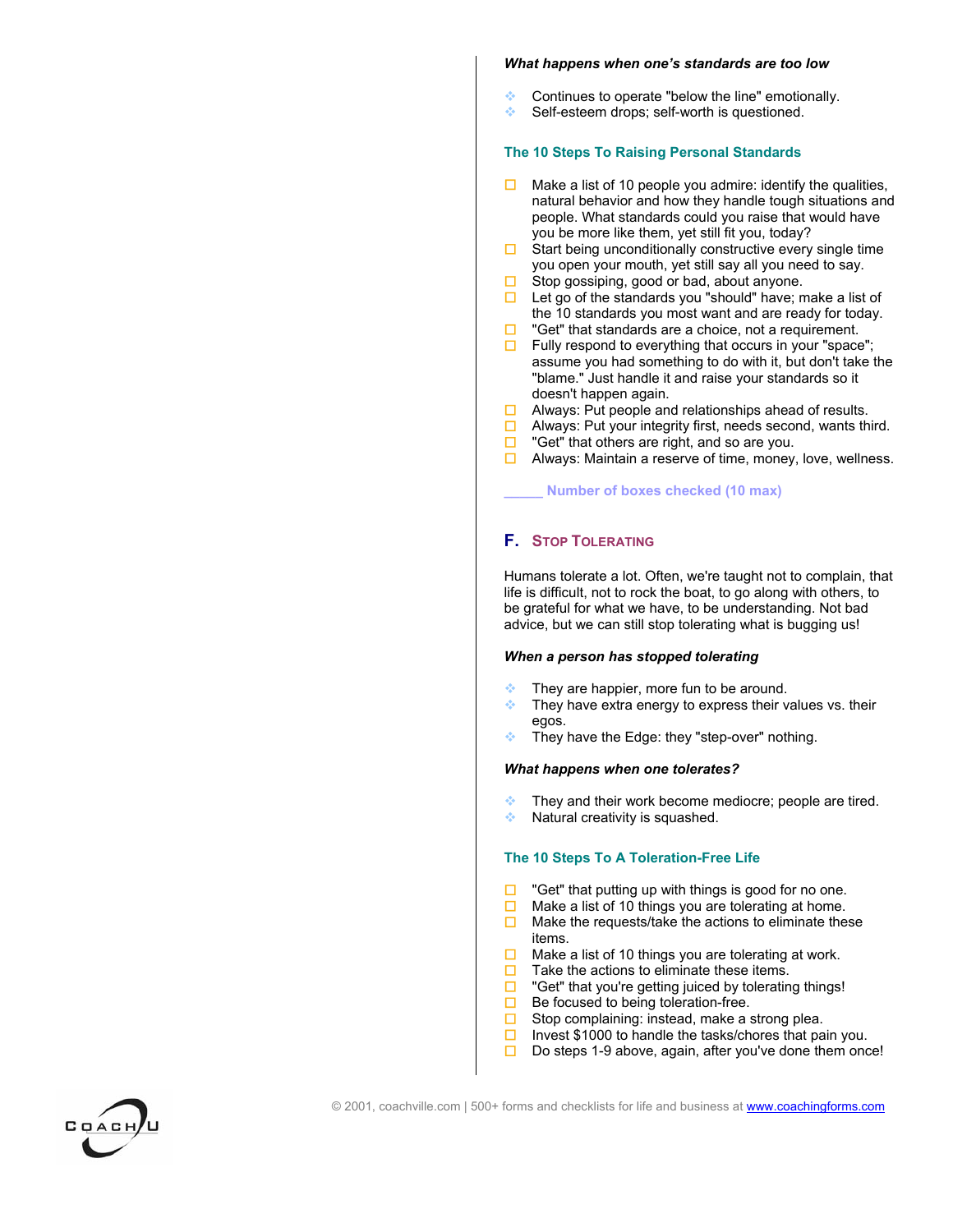There is a wonderful feeling that comes from making the shift from the problems in life to "getting" that life is pretty good. This shift may take time, development and a high score on the Personal Foundation program, but you'll get there! We promise!

#### *When a person comes from a positive place in life*

- They still live in reality, but choose to live a better way.
- $\bullet$  They create more positive things happening to them.

#### *What happens until one makes this shift?*

- Nothing is good enough, especially oneself.
- Problems are attracted, like bees to honey.

### **The 10 Shifts To Make To Come From This Place**

- $\Box$  From not enough to being enormously grateful, always.
- $\Box$  From having problems to being a PFZ (problem-free zone)
- $\Box$  From just getting by to having a healthy reserve of time, love, money and space.
- $\Box$  From fighting, resisting, denying the circumstances, problems and disturbances in life to realizing that you had a lot to do with whatever is happening.
- $\Box$  From doubting yourself to trusting your inklings/intuition.
- $\Box$  From being complacent to making the choice to be fully alive.
- $\Box$  From being passive, waiting, to always initiating, being at cause and creating your life.
- $\Box$  From putting others first to becoming healthfully Selfish.
- $\Box$  From talking or being "about" life, to being actively "for" life.
- $\Box$  From thinking you're alone to developing a relationship with God, Self, Spirit, Soul (or the term you wish).

**\_\_\_\_\_ Number of boxes checked (10 max)** 

### **H. STRENGTHEN FAMILY**

Family, whether biological or chosen, is an important part of our Personal Foundation. Why? Because we need to know we belong, that we are loved, that we can afford to take risks in life because we know there are key people behind and with us.

#### *When a person has a strong family*

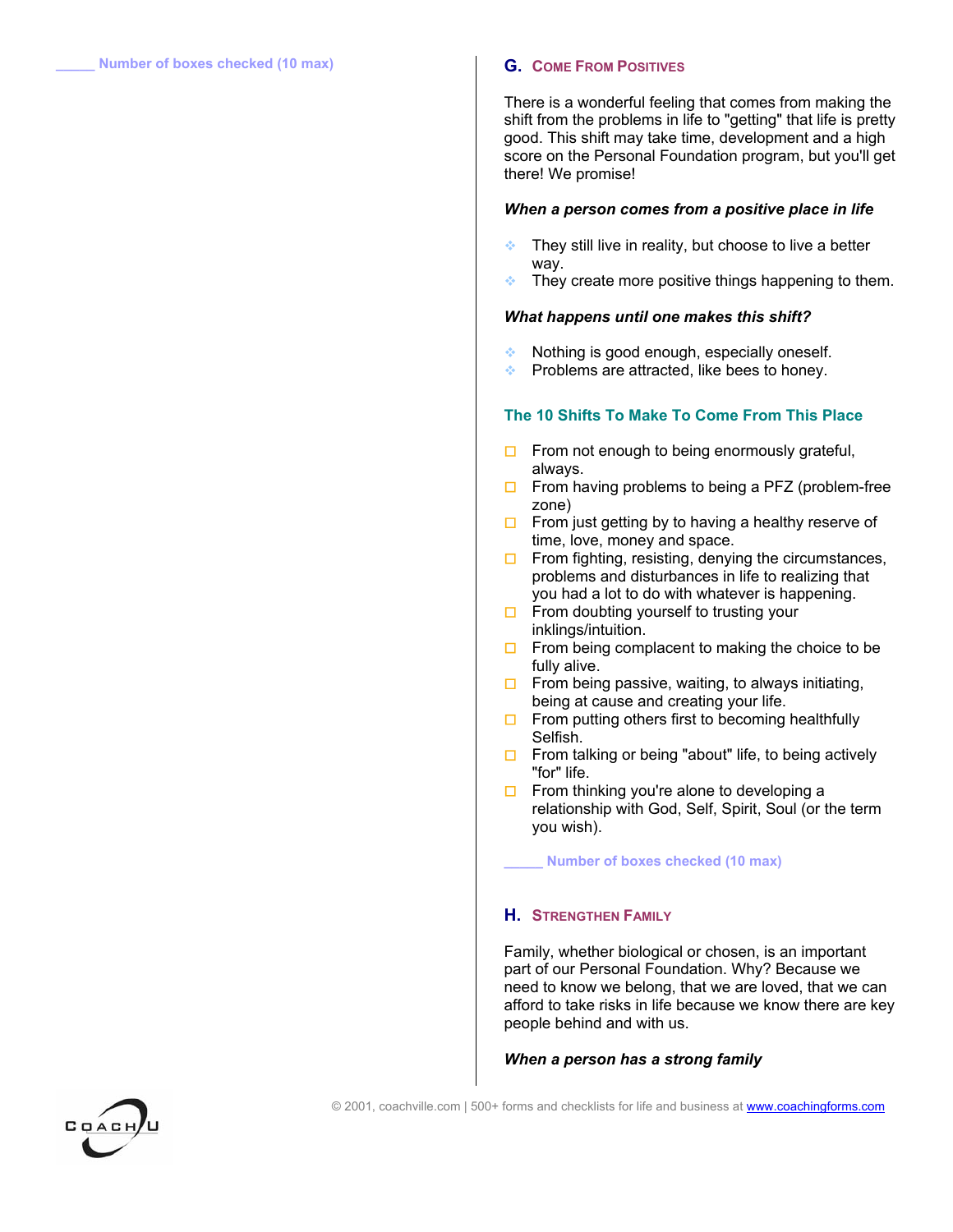- More needs are met, automatically.
- ◆ Values are expressed more often.

### *What happens if one doesn't have a strong family?*

One doubts oneself more often.

### **The 10 Steps To Strengthening Your Family**

- $\Box$  "Get" that families are people, not perfect, probably learning how to be better, not there to give you everything you deserve or need; they need love and support from you.
- $\Box$  I've done everything possible to restore any family relationships that hurt me. It is okay with me not to spend time with family members who pain me.
- $\Box$  I have owned up to my role in problems between me and other family members.
- $\Box$  I operate from choice vs. obligation or duty when doing things for my family.
- $\Box$  I have nothing negative/unresolved with any of my children.
- $\Box$  I have nothing negative/unresolved with my spouse/mate.
- $\Box$  I have nothing negative/unresolved with an ex.
- $\Box$  I have nothing negative/unresolved with a parent.
- $\Box$  I have nothing negative/unresolved with a relative.
- I have nothing negative/unresolved with a sibling.

### **\_\_\_\_\_ Number of boxes checked (10 max)**

### **I. STRONG COMMUNITY**

Nothing worth doing is worth doing alone. Given that, it helps to have a strong personal and professional community; people you can share your love, life, dreams and concerns with to a level of intimacy once reserved for family.

### *When a person has a strong community*

- Well-rounded, well-connected, reserve in case of trouble.
- $\triangle$  Expands their personal and professional horizons.
- $\cdot$  Moves in new, more rewarding directions.

### *What happens if one doesn't have a community*

- Relies excessively on family members to meet needs.
- **Misses out on opportunities for** personal/professional growth.

## **The 10 Steps To Developing A Community**

- $\Box$  I have a best friend.
- $\Box$  I have a soul mate.
- I have at least 10 social friends who I enjoy.



- $\Box$  I have a successful professional network of at least 25 folks.
- $\Box$  I contribute daily (in some way) to people in my community.
- $\Box$  I am loved by people in my community.
- $\Box$  My friends are happy and healthy; they don't "need" me.
- $\Box$  I feel good enough about myself to be part of a community.
- $\Box$  I actively seek out people whose company I enjoy.
- $\Box$  I can and do say "no" to people who want to be a part of my community, but with whom I do not feel comfortable.

**\_\_\_\_\_ Number of boxes checked (10 max)** 

### **J. RE-ORIENT ON VALUES**

As you strengthen your Personal Foundation, you'll find yourself having a lot more time, energy and space in your life. What to do with this? Start fully expressing yourself by setting goals based on your Tru Values.

### *When a person orients around their values*

- Goal setting is easier and goals reached more quickly.
- $\bullet$  Their life purpose/vision comes to them clearly.
- Fewer distractions occur; life is simple, but rich.

### *What happens until one does this?*

- **Frustrated in goals area; lacking strong reference** point in life.
- Goals, wants, ideas keep changing.

## **The 10 Steps To Fully Expressing Your Values**

- $\Box$  Read through and complete the Tru Values worksheet.
- $\Box$  "Get" that you are your Tru Values and that expressing these values is what will have you feel fulfilled in life.
- $\Box$  "Get" that goals are more fun when linked to your Values.
- Identify 10 key Tru Values: Set 1 goal to match each value.
- $\Box$  Let go of goals that can't be linked with one of the 10 Tru Values (unless they strengthen your Personal Foundation).
- $\Box$  Begin working on each of these 10 goals immediately.
- $\Box$  Reach each of these 10 goals.
- $\Box$  Identify your Number 1 Value: Your Key Value.
- $\Box$  Raise a Personal Standard through the roof in order to help you more fully orient around your key value.

© 2001, coachville.com | 500+ forms and checklists for life and business at www.coachingforms.com